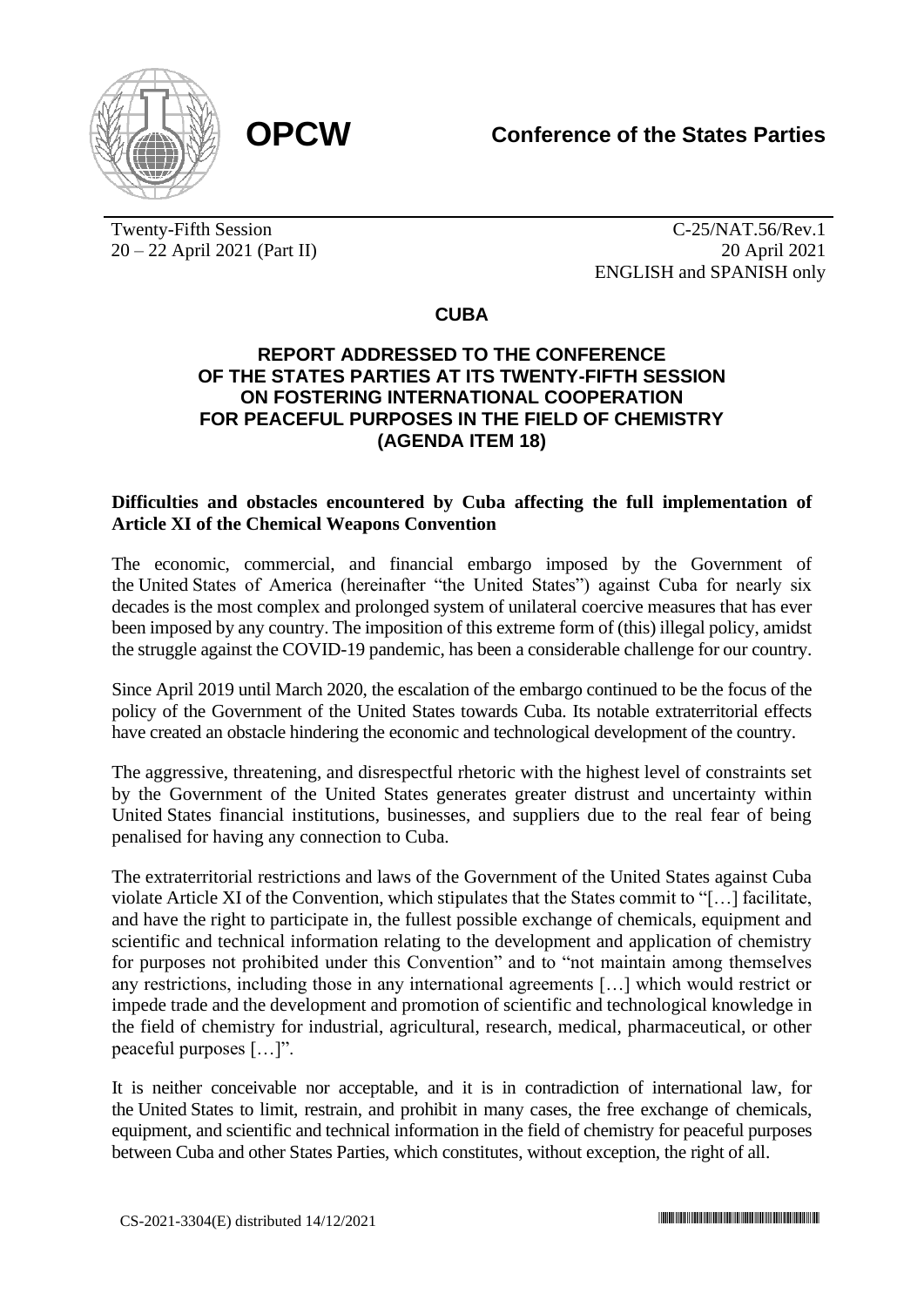1

## **What effects does the embargo have on Cuba's national implementation of Article XI of the Convention with regard to the economic and technological development of the States Parties?**

The quantifiable damages accumulated from the embargo over the course of nearly six decades have reached the figure of 1,098,000,000,000 dollars,  $1$  taking into account the depreciation of the dollar against gold on the international market. Calculated at current prices, the embargo has resulted in damages of over 144,413,400,000 dollars. In the past year alone, it has caused losses for Cuba amounting to approximately 5,570,300,000 dollars.

The economic, commercial, and financial embargo imposed against Cuba continues to hinder the development of all of the potentials of the Cuba economy, for the implementation of the National Plan for Economic and Social Development of the country, as well as for achieving the Sustainable Development Goals set in the 2030 Agenda.

The blockade significantly limits and restrains the maintenance, sustainability, development, and modernisation of the country's industrial chemistry sector. The most substantial effects include the supply of raw materials, equipment, and spare parts destined for industrial use, as well as the development of export operations. The following are among the examples of damages resulting from the embargo policy within the field of chemistry in Cuba between April 2019 and March 2020:

- a) QUIMIMPEX, the import-export business in the chemical industry, has stopped seeing significant revenue amounting to 19,307,170.26 dollars due to the decline in exports, the geographic repositioning of trade, monetary and financial effects, and the technological embargo.
- b) The purchase of the business Pruftechnik by the United States-based company Fluke has impeded access to spare parts and specialised equipment maintenance services for the fertilizer industry in Nuevitas.
- c) Joint ventures with foreign capital, such as Vidrios Mariel S.A. and OxiCuba S.A., are suffering a slowdown in the investment process due to the lack of clarity regarding external financing. In the case of Vidrios Mariel S.A., over 43 financial entities have been contacted without result, now that approximately 70% of the international-level glass industry is dominated by United States-based companies. In the case of OxiCuba S.A., the reactivation of Title III of the Helms-Burton Act has blocked any progress in the investment process.
- d) Other damages incurred by the chemical industry include: cancellations of credit cards by banks that cannot work with Cuba, a delay in tankers carrying raw materials, interference in the fuel supply, and the impossibility of acquiring automation packages and other spare parts.

Data offered in Cuba's report on resolution 74/7 of the United Nations General Assembly, entitled "Necessity of ending the economic, commercial and financial blockade imposed by the United States of America against Cuba", available at: [http://www.cubavsbloqueo.cu/en/informes.](http://www.cubavsbloqueo.cu/en/informes)